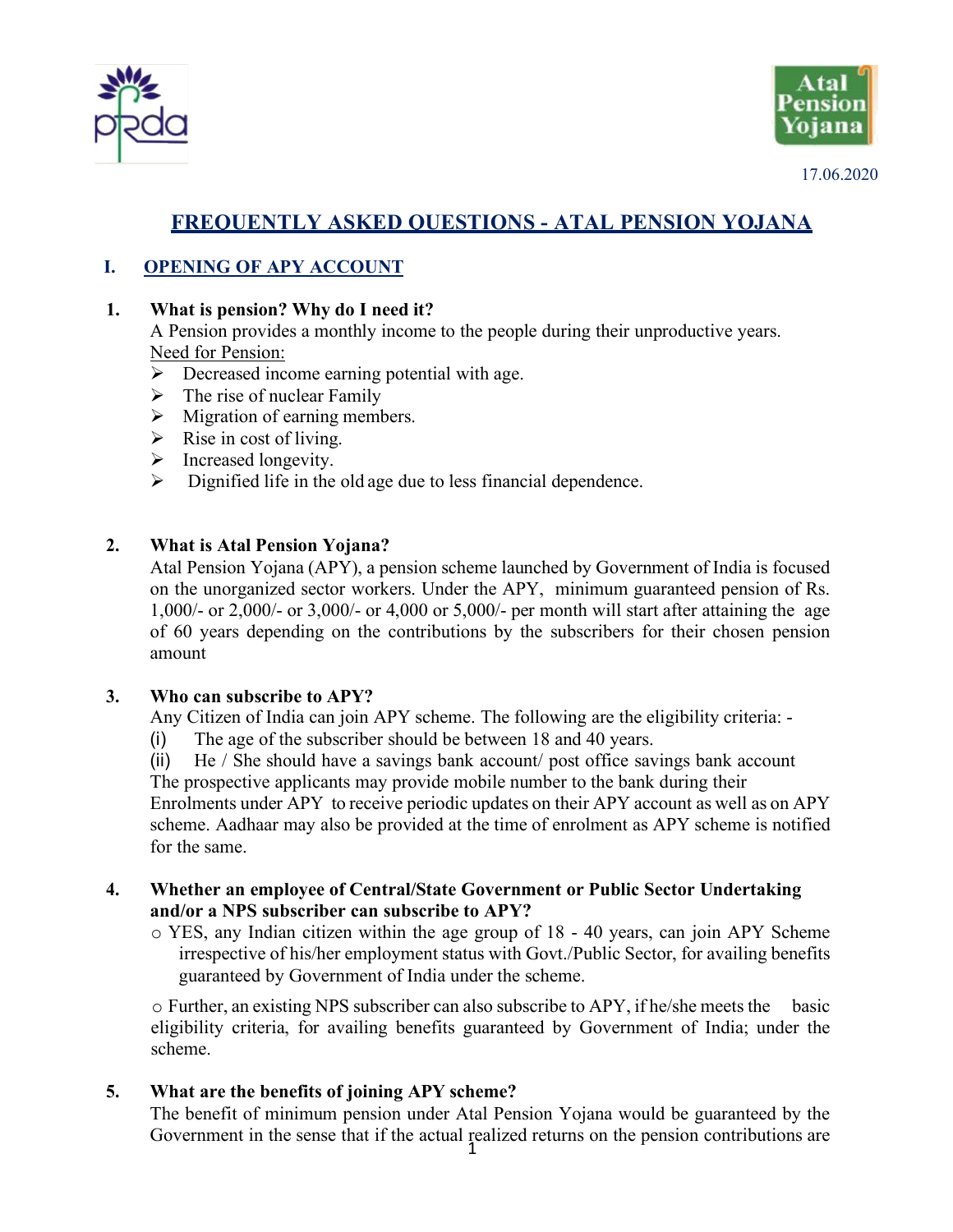



less than the assumed returns for minimum guaranteed pension, over the period of contribution, such shortfall shall be funded by the Government. On the other hand, if the actual returns on the pension contributions are higher than the assumed returns for minimum guaranteed pension, over the period of contribution, such enhanced scheme benefits shall be passed on to the subscribers.

The Government of India had co-contributed 50% of the total contribution or Rs. 1000 per annum, whichever is lower, to each eligible subscriber, who joined the scheme during the period 1st June, 2015 to 31st March, 2016 and who is not a beneficiary of any social security scheme and is not an income tax payer. The Government co-contribution will be given for 5 years from the Financial Year 2015-16 to the Financial Year 2019-20.

#### **6. What is the procedure for opening APY Account?**

Approach the bank branch/ post office where individual's savings bank account is held or open a savings account if the subscriber doesn't have one.

#### **7. Whether Aadhaar Number is compulsory for joining the scheme?**

Atal Pension Yojana (APY) has now been included under the Section 7 of the Aadhaar Act. As per the provisions of the Act, any individual who is eligible to receive such benefits under the APY will have to furnish proof of possession of Aadhaar number or undergo enrolment under Aadhaar authentication. Hence, it is desirable to provide Aadhaar Number for proper identification of the subscriber

## **8. Can I open APY Account without savings bank account?**

No, the savings bank account/ post office savings bank account is mandatory for joining APY.

## **9. Is it required to furnish nomination while joining the scheme?**

Yes. It is mandatory to provide nominee details in APY account.

#### **10. Is there any provision of default nominee or blood relation?**

If the subscriber is Unmarried they can nominate any other person as nominee and they have to provide spouse details after marriage. If married, the spouse will be the default nominee. The Aadhaar details of spouse and nominees may be provided.

**11. How many APY accounts I can open?** A subscriber can open only one APY account. Multiple APY accounts are not permitted.

#### **12. Can minor open APY account?** No. A minor cannot open an APY account.

## **13. If I have completed 40 years, can I join Atal Pension Yojana?**

No, currently a person who is in age group of 18 years to 39 years 364 days can join Atal Pension Yojana.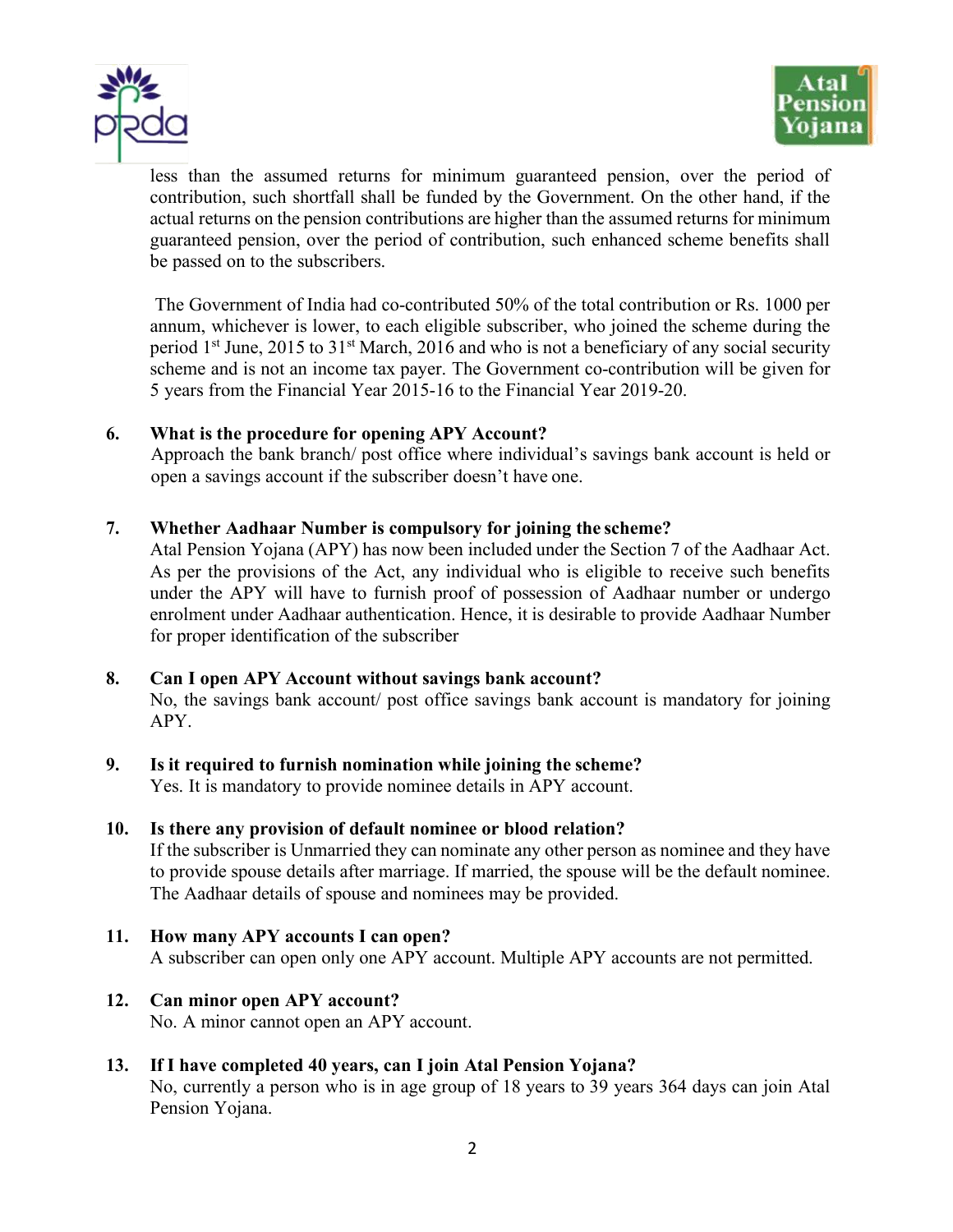



#### **14. Whether NRI is eligible to open APY Account?**

Yes, NRI in the age group 18-40 years of age having a bank account with APY POP is eligible to open APY account.

## **15. After opening of APY account, what will happen if a subscriber becomes non-citizen of the country?**

The scheme is open to the Indian citizens only. Hence, in that event the APY account will be closed and the net actual interest earned on his contributions (after deducting the account maintenance charges) will be refunded, whereas, the Government co-contribution, and the interest earned on the Government co-contribution, shall not be returned to such subscribers.

## **II. ACCUMULATION PHASE UNDER APY**

#### **16. What amount one needs to contribute towards APY?**

The contribution amount shall depend on the age of the subscriber at the time of opening of APY account, frequency of contribution and the pension slab chosen. The age wise, frequency wise and pension slab wise contribution table is provided as Annexure for reference.

#### **17. What is the mode and frequency of contributions to the APY account?**

The contributions can be made at monthly / quarterly / half yearly intervals through auto debit facility from savings bank account/ post office savings bank account of the subscriber.

## **18. What is the due date for contribution under APY?**

APY contributions will be collected through auto-debit of their savings bank account/ post office savings bank account on any date of the particular month, in case of monthly contributions or any day of the first month of the quarter, in case of quarterly contributions or any day of the first month of the half year, in case of half-yearly contributions.

#### **19. What will happen if the contribution gets delayed?**

Subscriber will be charged overdue interest for the delayed period in case the APY contribution gets delayed beyond the due date.

## **20. How the overdue interest is calculated in case of delayed contribution?**

Banks are required to collect Rs. 1 per month for contribution of every Rs. 100, or part thereof, for each delayed monthly contributions. The overdue interest amount collected will remain as part of the pension corpus of the subscriber. More than one monthly / quarterly / half yearly contribution can be recovered subject to availability of the funds.

## **21. What will happen if required or sufficient amount is not maintained in the savings bank account for contribution on the due date?**

In case of inadequate balance in the saving account of the subscriber till the last date of the month / last date of the first month in a quarter / last day of the first month in a half year, as the case may be, it will be treated as a default and contribution will have to be paid in the subsequent month along with overdue interest for delayed contributions. More than one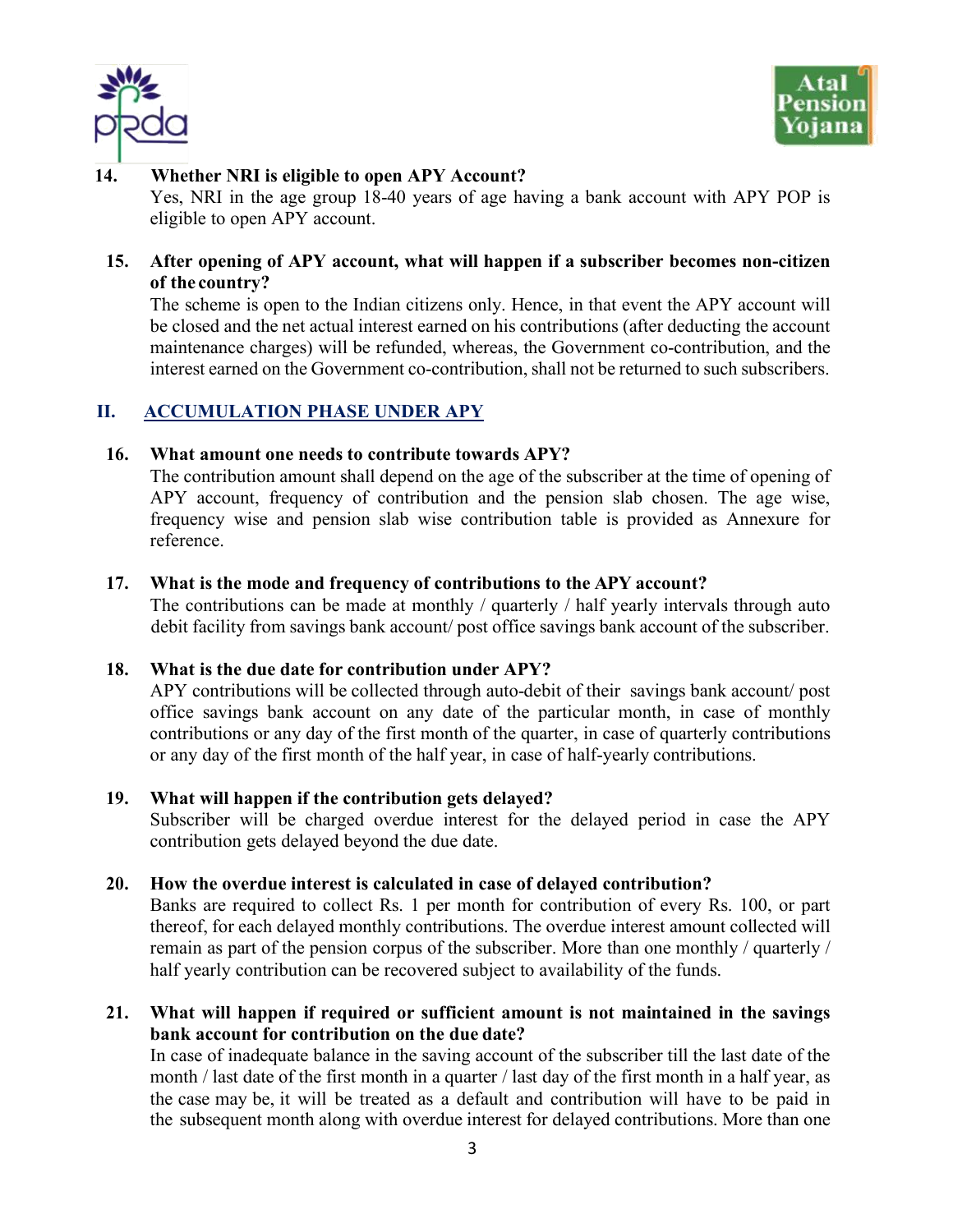



monthly / quarterly / half yearly contribution can be recovered subject to availability of the funds.

## **22. What will happen to APY account in case of continuous default?**

Deduction would continue to be made in the subscriber's APY account for account maintenance charges and other related charges on a periodic basis till it becomes zero.

## **23. How the contributions are invested in APY?**

The contributions under APY are invested as per the investment guidelines prescribed by PFRDA for Central Government / State Government / NPS-Lite / Swavalamban Scheme / APY. The contributions thus collected are invested and the funds are managed by namely SBI Pension Fund Pvt. Ltd, LIC Pension Fund Ltd, UTI Retirement Solution Ltd.

## **III. SUBSCRIBER RELATED SERVICES UNDER APY**

## **24. Whether various forms under APY are available online?**

Yes, various Forms under APY can be accessed online at https://www.npscra.nsdl.co.in/nsdlforms.php

## **25. Will there be any option to increase or decrease the monthly contribution for higher or lower pension amount?**

- a) Yes, a subscriber can opt to decrease or increase pension amount during the course of accumulation phase, once a financial year.
- b) For upgradation, the subscribers have to pay the differential amount of contribution at the rate of 8% p.a. on monthly compounding basis whereas in the case of down gradation, the excess amount of contribution collected from the subscriber would be refunded to the subscribers along with the returns generated.
- c) For upgradation or down gradation, other than error cases, the subscribers would be required to pay a fee of Rs. 50, which will be shared equally by PoP-APYSP and CRA.

## **26. How will I know the status of my contribution?**

The periodical information to the subscribers regarding activation of PRAN, balance in the account, contribution credits etc. will be intimated to APY subscribers by way of SMS alerts on the registered mobile number or can be accessed through mobile/APY app launched by NSDL. The subscriber will also be receiving physical Statement of Account once a financial year at their registered address

## **27. Will I get any statement of transactions?**

YES. The physical statement of APY account will be provided to the subscribers annually at the registered address.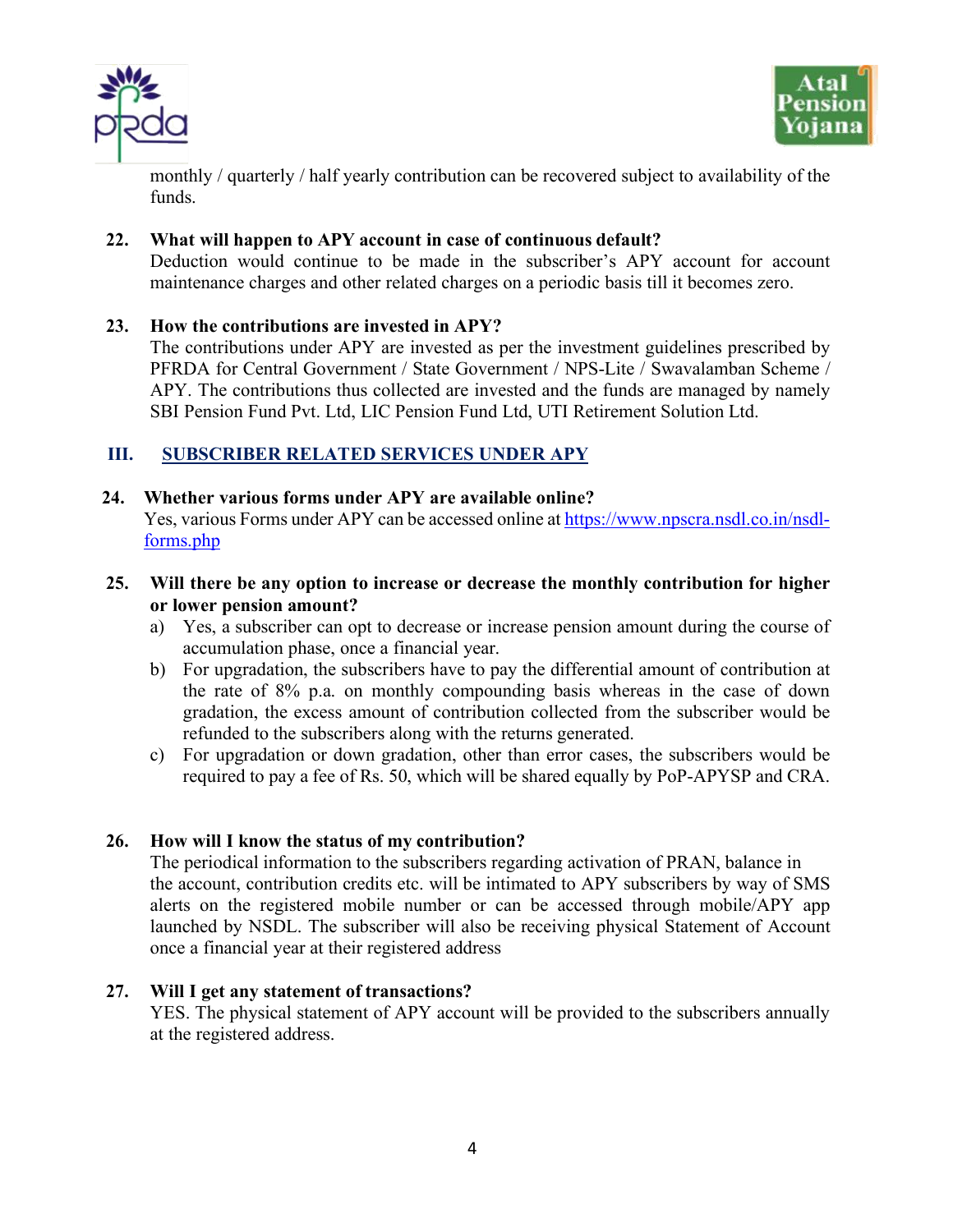



- **28. If I move my residence / city, how can I make contributions to APY account?** The APY contributions will continue to collected through auto debit of the same Savings Account uninterruptedly even in case of change of residence / location. As contribution collection is done through bank account which is CBS enabled, subscriber can continue contributing through same savings bank account, even if the residence is changed.
- **29. If I am an existing subscriber of APY, can I change my monthly auto debit facility to Quarterly or Half Yearly as per my convenience?** Yes, the subscriber can change the mode (monthly/ quarterly/half yearly) of auto debit Facility once in a year..
- **30. Is there any helpline number dedicated to APY Scheme where queries related to APY Scheme can be addressed?** Yes, the Toll Free Helpline number for APY Scheme is **1800-110-069**

## **IV. TAXATION AND CHARGES UNDER APY**

- **31. Will I get any tax benefits under APY Scheme?** Tax benefits available under NPS scheme are same under APY Scheme as per *Notification No. 7 /2016, F.No.173/394/2015-ITA-I dated 19th Feb, 2016*
- **32. What are the fee and charges involved in maintaining the APY account?**

**Table of all charges and fees of APY**

| <b>Intermediary</b>                                                                    | <b>Charge head</b>                                                                                    | <b>Applicable fees</b><br>charges<br>and<br>levied on APY<br>subscribers | Method of<br>collection of<br>charges |  |  |  |
|----------------------------------------------------------------------------------------|-------------------------------------------------------------------------------------------------------|--------------------------------------------------------------------------|---------------------------------------|--|--|--|
|                                                                                        | <b>PRA</b><br>Opening<br>charges                                                                      | Rs. 15                                                                   |                                       |  |  |  |
| Central<br>Recordkeeping<br><b>Agency (CRA)</b>                                        | <b>PRA</b><br>Annual<br>Maintenance<br>cost per account                                               | $NSDL$ Rs.25 or<br><i>Karvy Rs.</i> 14.40                                | Cancellation<br>of units.             |  |  |  |
|                                                                                        | Charge<br>per<br>transaction                                                                          | Free                                                                     |                                       |  |  |  |
| <b>Points</b><br><b>of</b><br><b>Presence</b><br><b>APY</b><br>$(PoP)$ /<br><b>SPY</b> | Initial<br>subscriber<br>registration and<br>contribution<br>upload<br>Any subsequent<br>transactions | <b>NA</b><br>NA                                                          | NA                                    |  |  |  |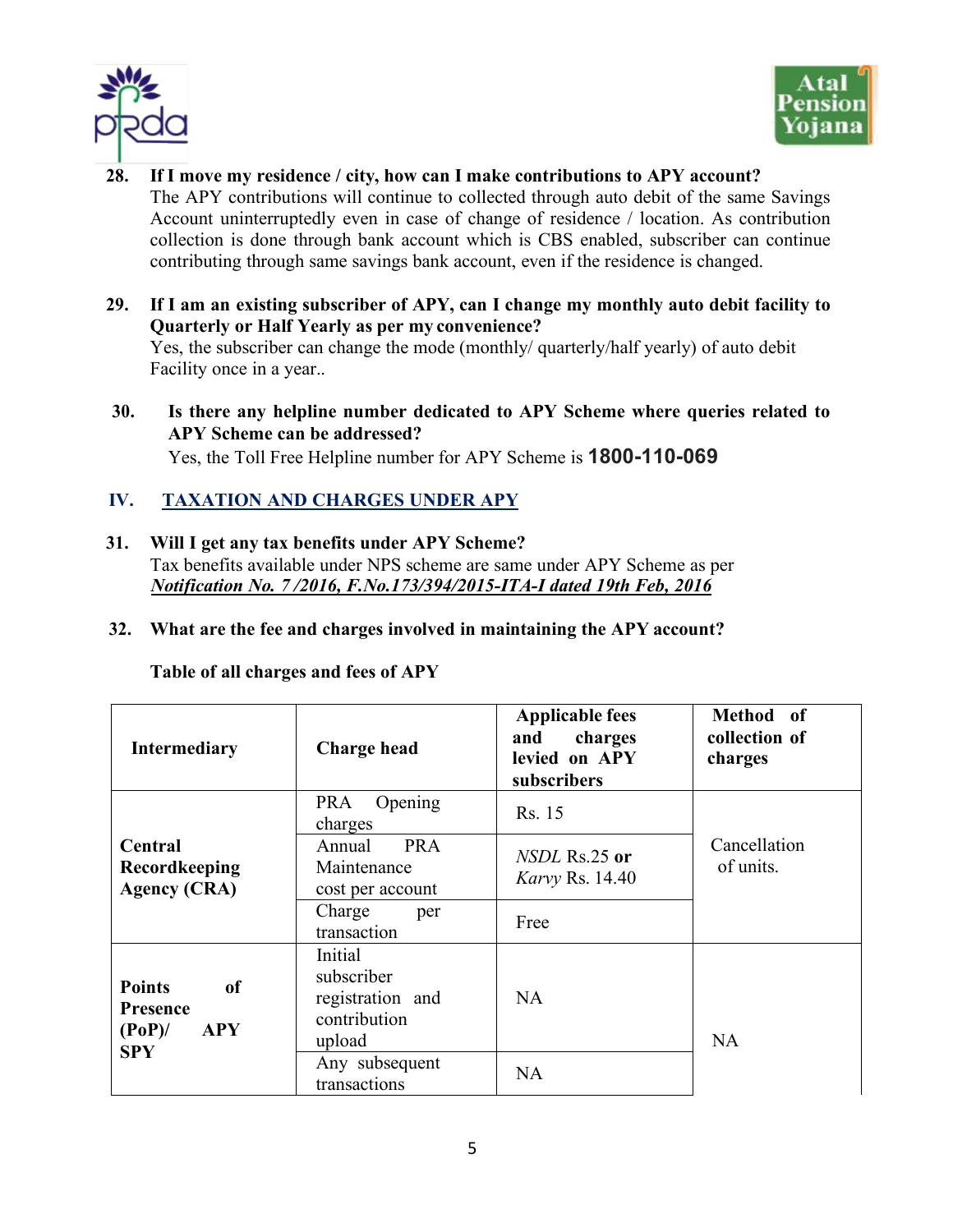



|                                 | Persistency $> 6$<br>months<br>$\&$<br>Rs.1000<br>contribution<br>Contribution<br>through eNPS | NA<br><b>NA</b>                                                                        |                                   |
|---------------------------------|------------------------------------------------------------------------------------------------|----------------------------------------------------------------------------------------|-----------------------------------|
| <b>Trustee Bank</b>             |                                                                                                | <b>NIL</b>                                                                             |                                   |
| Custodian                       | <b>Asset Servicing</b><br>charges                                                              | 0.0032%<br>per<br>for<br>annum<br>Electronic<br>$\&$<br>segment<br>Physical<br>segment | Adjusted in<br>Net Asset<br>Value |
| <b>Pension Fund</b><br>charges  | Investment<br>Management<br>Fee                                                                | $0.0102\%$<br>per<br>annum of AUM                                                      | Adjusted in<br>Net Asset<br>Value |
| <b>NPS Trust</b>                | Reimbursement<br>of Expenses                                                                   | 0.005%<br>per<br>annum of AUM                                                          | Adjusted in<br>Net Asset<br>Value |
| <b>POP</b><br>and<br><b>CRA</b> | For<br>upgradation or<br>down gradation                                                        | Rs. 50 (shared<br>equally by PoP<br>and CRA)                                           |                                   |

## **V. EXIT UNDER APY**

## **33. What is the withdrawal procedure from APY?**

The subscribers will submit the request to the associated bank/Post office for drawing the guaranteed minimum monthly pension or higher monthly pension, if investment returns are higher than the guaranteed returns embedded in APY. Upon successful submission of the request, the subscriber receives monthly pension depending on the contributions by the subscriber. The same amount of monthly pension is payable to spouse (default nominee) upon death of subscriber. Nominee will be eligible for return of pension wealth accumulated till age 60 years of the subscriber, upon death of both the subscriber andspouse.

## **34. Whether exit from APY Scheme is permitted before 60 years of age? If yes, what are the benefits?**

Yes, Voluntary exit under APY before 60 years of age is permitted.

The subscriber shall only be refunded the contributions made by him to APY along with the net actual accrued income earned on his contributions (after deducting the account maintenance charges).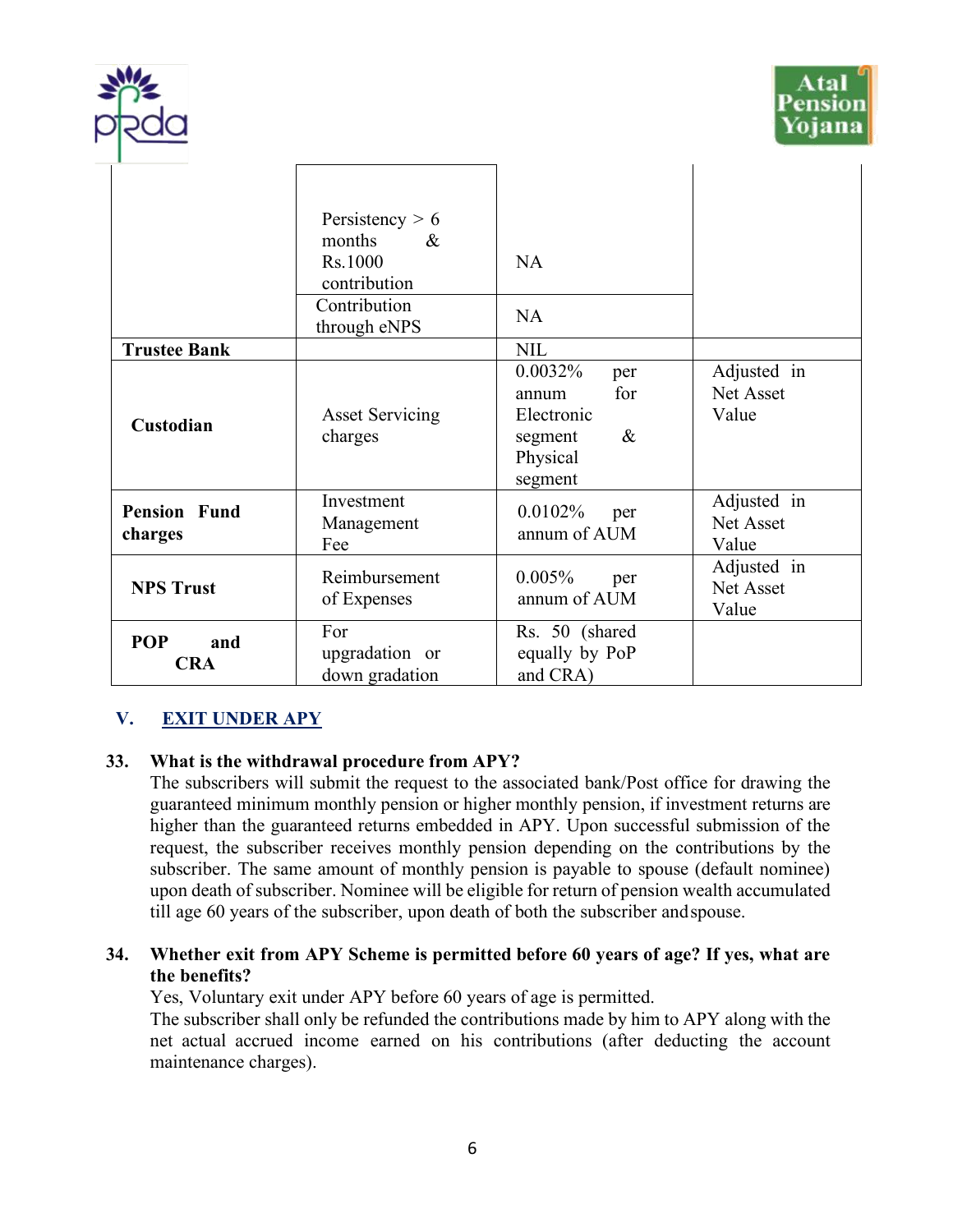



However, in case of subscribers who joined the scheme before 31<sup>st</sup> March 2016 and received Government Co-Contribution shall not receive the Government co-contribution and the accrued income earned on the same, if opted for Voluntary exit before 60 years.

## **35. What one will get in case of death before 60 years?**

- Ø **Option 1:** In case of death of the subscriber before 60 years, option will be available to the spouse of the subscriber to continue contribution in the APY account of the subscriber, which can be maintained in the spouse's name, for the remaining vesting period, till the original subscriber would have attained the age of 60 years. The spouse of the subscriber shall be entitled to receive the same pension amount as the subscriber until death of the spouse. Such APY account and pension amount would be in addition to even if the spouse has his/her APY account and pension amount in own name.
- Ø **Option 2:** The entire accumulated corpus till date under APY will be returned to the spouse / nominee.

## **36. What are the benefits under APY Scheme upon exit on attaining 60 years?**

The subscriber shall receive the following three benefits on attaining the age of 60:

(i) G**uaranteed minimum pension amount:** Each subscriber under APY shall receive a Government of India guaranteed minimum pension of Rs. 1000 per month or Rs. 2000 per month or Rs. 3000 per month or Rs. 4000 per month or Rs. 5000 per month, after the age of 60 years until death.

(ii) **Guaranteed minimum pension amount to the spouse:** After the subscriber's demise, the spouse of the subscriber shall be entitled to receive the same pension amount as that of the subscriber,until the death of the spouse.

(iii) **Return of the pension wealth to the nominee of the subscriber:** After the demise of both the subscriber and the spouse, the nominee of the subscriber shall be entitled to receive the pension wealth, as accumulated till age 60 years of the subscriber.

## **VI. NP-S SWAVALAMBAN AND APY**

## **37. Is migration from NPS Lite/ Swavalamban Scheme to APY possible?**

The Swavalamban Subscribers between 18 to 40 years of age are eligible to migrate to APY.

## **38. What is the process of migration from NPS Lite/ Swavalamban Scheme to APY?**

The eligible swavalamban subscribers who wish to migrate to APY shall fill up the enrollment form for migration to APY and submit the same along with the copy of PRAN card to the nearest APY Service Provider for registration. Subsequent to the registration, the subscriber will be mapped to the bank branch. The PRAN amount balance under Swavalamban Scheme will be shifted to APY Scheme on T+1 basis.

## **39. What will happen to the contribution already accumulated under NPS Lite/ Swavalamban Scheme after migration to APY?**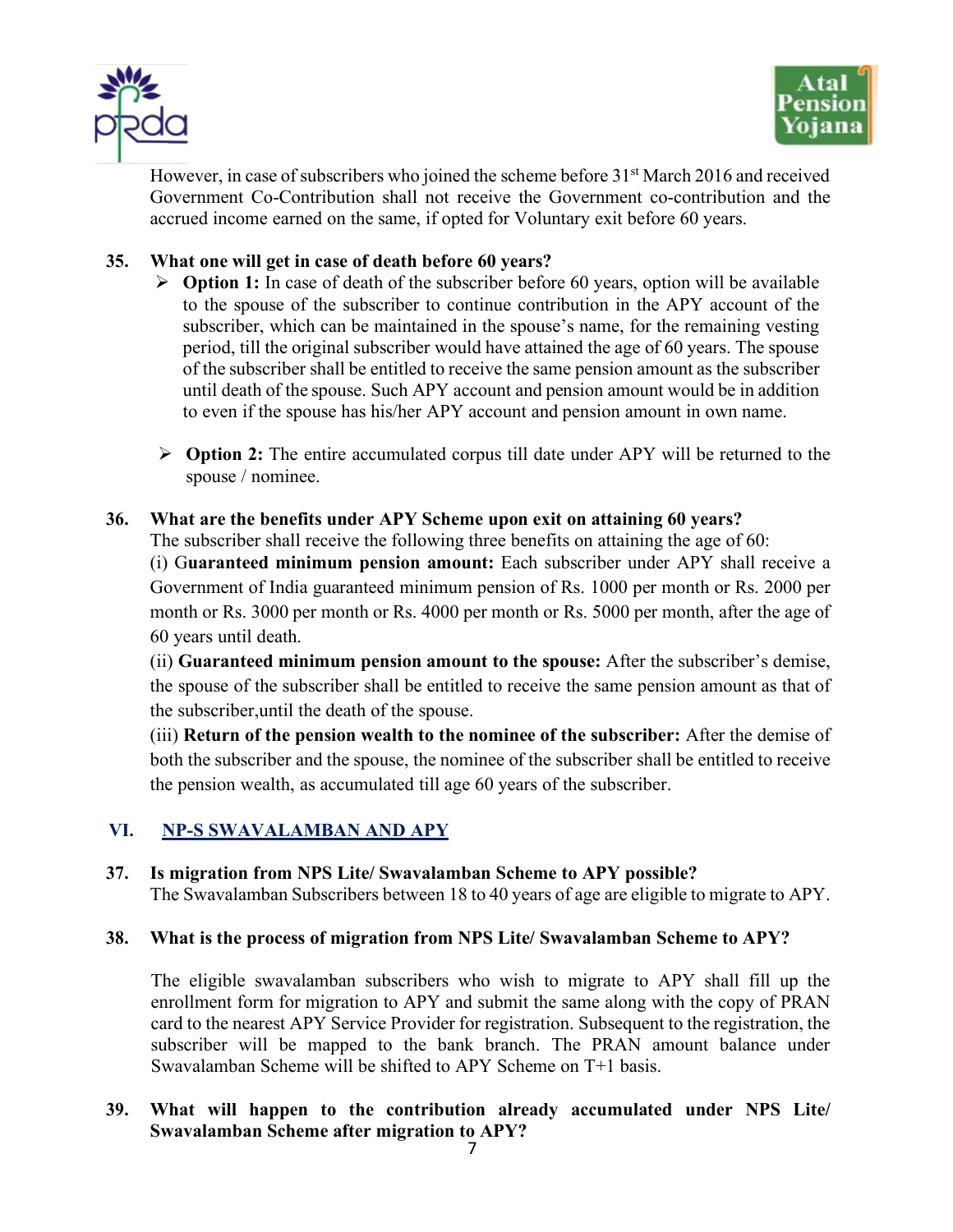



The accumulated corpus of existing NPS Lite/Swavalamban subscriber between the age group of 18 and 40 years, who get migrated to APY will be kept under the same PRAN and remain as an additional wealth of the subscriber till the time of exit. This additional amount may be given to the subscriber as enhanced pension benefit or as lump-sum withdrawal, as the case may be. The contribution of such subscribers under APY, after migration from the NPS Lite/Swavalamban Scheme to APY, would be as per the amount mentioned in the Annex –I, depending on the pension amount selected and the age of the subscriber.

#### **40. Whether NPS Lite/ Swavalamban Subscriber can exit from the Scheme?**

Yes, the subscribers under the NPS Lite/Swavalamban Scheme who do not wish to continue under the Scheme may exit from the scheme as per the guidelines applicable and withdraw the entire amount in lump sum or may prefer to continue till the age of 60 years to be eligible for benefits as per the scheme.

## **VII. APY IN SOCIAL MEDIA**

- **41. Whether information related to APY is available on social media?** Yes, APY pages are available on social media on the following links:
	- **Facebook**-https://www.facebook.com/OfficialAPY/

#### **PFRDA page available at**:

- **Linkedin**-https://www.linkedin.com/in/pfrda-pension-fund-regulator-of-india-051614168/?originalSubdomain=in
- **Youtube**-https://www.youtube.com/channel/UCLMx1eZWY-LDeyIWCwYu15Q
- **APY Ki Pathshala on Youtube-** https://www.youtube.com/channel/UC5SuHg-O6ipH1J\_HTfU17ug
- **Twitter**-https://twitter.com/pfrdaofficial?lang=en

## **VIII. Miscellaneous**

**42. Is there any steps taken by Govt of India/ PFRDA regarding stoppage of auto-debit for APY contributions considering the outbreak of COVID-19 pandemic?** Kindly refer PFRDA's circular No: PFRDA/2020/8/P&D-APY/1. dated 11.04.2020 with the subject "Stoppage of Auto-debit for APY contributions till 30th June, 2020". Further, auto-debit will start from 1st July, 2020. If APY contributions from April, 2020 to August, 2020 get regularised by  $30<sup>th</sup>$  Sept, 2020; then no penal interest would be charged to the subscriber.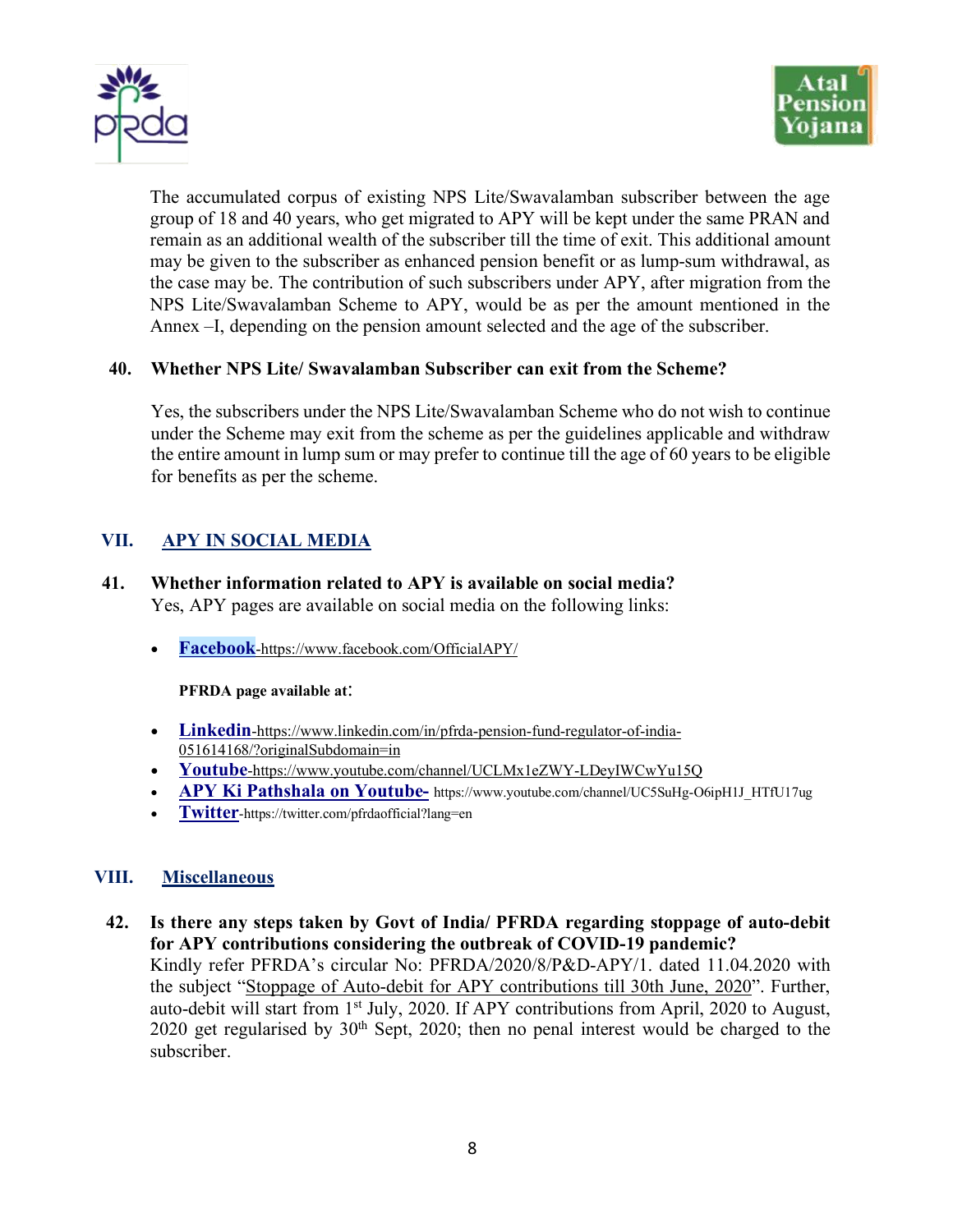



#### **43. For how many Years the Government will co-contribute?**

The co-contribution of the Government of India is available for 5 years, i.e., from the Financial Year 2015-16 to 2019-20 for the subscribers, who join the scheme during the period from 1<sup>st</sup> June, 2015 to 31<sup>st</sup> March, 2016 and who are not covered by any Statutory Social Security Scheme and are not income tax payers. The Government co- contribution would be payable to the eligible subscribers by the Pension Fund regulatory and Development Authority (PFRDA), after receiving the confirmation from Central Record Keeping Agency-NSDL to the effect that the subscriber has paid all the instalments for the concerned financial year. In such cases, Government co-contribution will be credited in subscriber's savings bank account/ post office savings bank account which would be 50% of the total APY contribution, subject to a maximum of Rs 1000/-,at the end of financial year. However, some State Governments also make co-contribution to for APY subscribers in their respective states, as per their notifications.